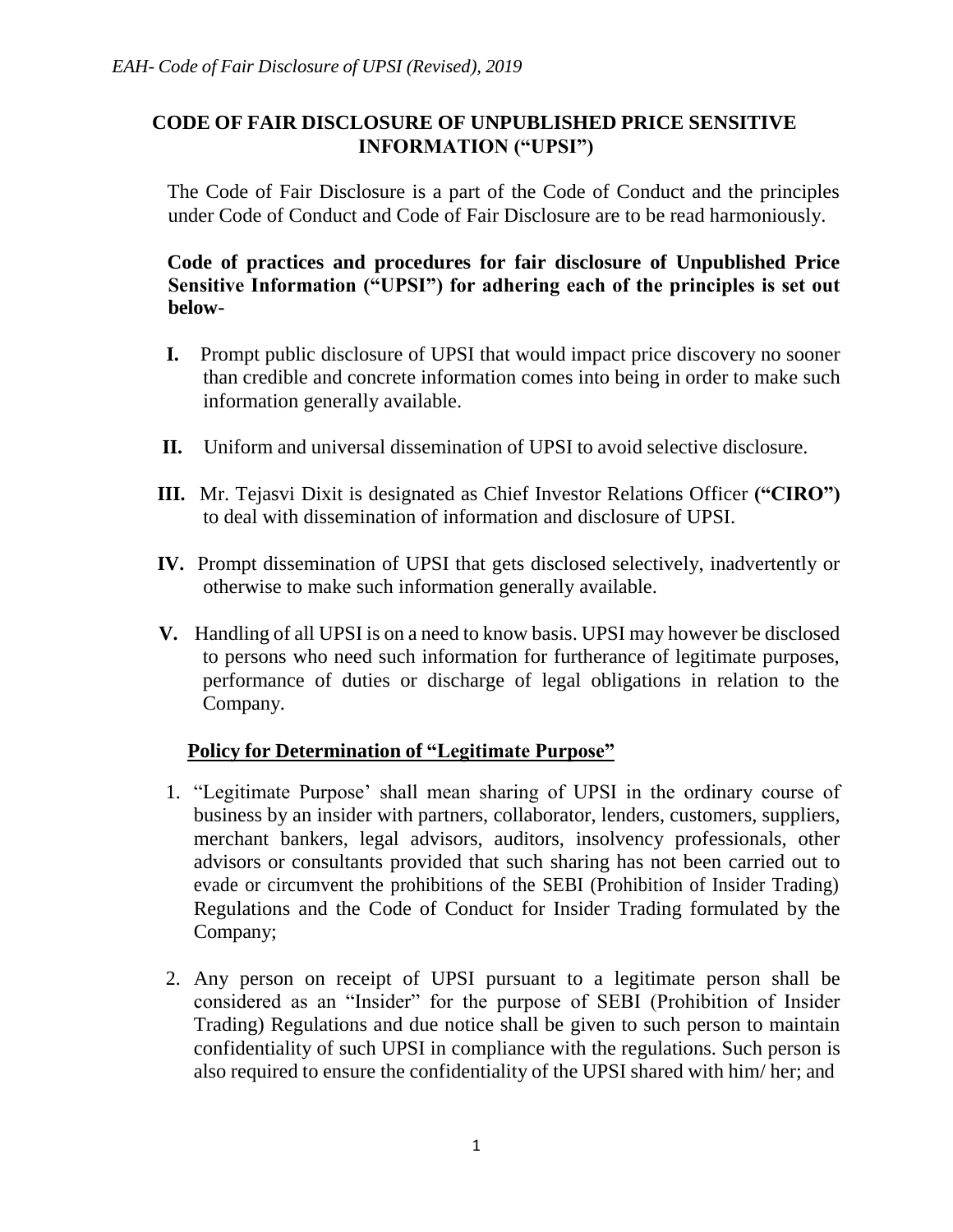3. A structured digital database shall be maintained containing the names of such persons or entities, as the case may be, with whom information is shared for legitimate purposes along with Permanent Account Number (PAN) or any other identifier authorized by law where Permanent Account number is not available. Adequate and effective system of internal controls will also be laid out to secure such database. Documents containing confidential information shall be kept secured. Computer files shall have adequate security login, password etc.

### **Brief of the practices and procedures for fair disclosure of Unpublished Price Sensitive Information ("UPSI") for adhering each of the principles above is set out below**-

- 1. The disclosure shall be in a uniform manner and shall not be on a selective basis.
- 2. The CIRO is to deal with dissemination and disclosure of UPSI in a uniform manner.
- 3. The CIRO shall obtain prior approval of Managing Director or the Board depending on the sensitivity of information before releasing to the media and the analyst.
- 4. If any information is accidently disclosed or selectively disclosed, the person responsible for such disclosure shall promptly intimate the same to CIRO. The CIRO shall make best efforts to make the information generally available.
- 5. The Company shall disseminate all UPSI to stock exchanges where its securities are listed and thereafter to news agencies so as to make information generally available.
- 6. The disclosure shall be simultaneously made on the Company's website.
- 7. The Company shall consider all other modes of disclosure which assures prompt and uniform disclosure.
- 8. The Company shall always comply with applicable laws, SEBI regulations in relation to Takeovers, Insider Trading and Listing with the Stock Exchanges while disclosing UPSI.
- 9. The CIRO will propose necessary changes to this Code of Fair Disclosure as and when the same is necessitated. The proposal will be considered by the Board of Directors of the Company and, if approved, will take effect immediately following the Board Meeting in which such proposals are approved.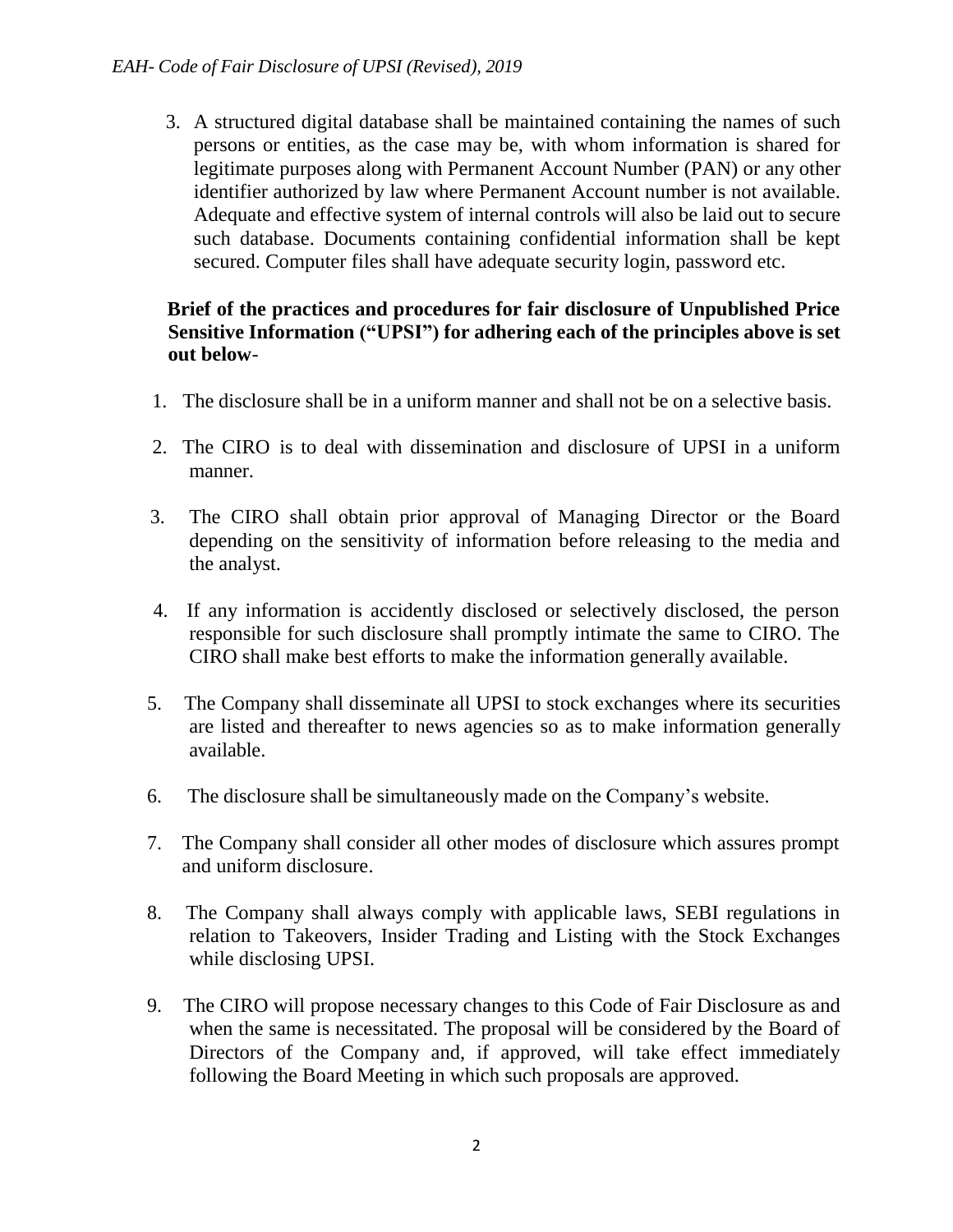- **VI.** Appropriate and fair response to queries on news reports and requests for verification of market rumours by regulatory authorities. A brief code of practice to be followed by the Company is as under:
	- 1. The Directors and Employees shall promptly direct any queries or requests for verification of market rumours received from the stock exchanges or press or media or any other source to CIRO.
	- 2. The CIRO shall respond to such request for information on the same day without any delay, if required.
	- 3. It is a general policy that the Company shall not respond to any rumours or speculations.
	- 4. The CIRO in consultation with the Board shall appropriately comment to the rumors that are likely to affect the price of the securities.
	- 5. All request for information, rumours, speculations and their responses, if any, shall be documented by the CIRO.

**VII.** Ensuring that information shared with analysts and research personnel is not UPSI.

- **VIII.** Developing best practices to make transcripts or records of proceedings of meetings with analysts and other investor relations conferences on the official website to ensure official confirmation and documentation of disclosures made.
	- 1.All Employees and Directors shall provide only public information to analyst and research analysts, media, financial institutions etc.
	- 2. In case any UPSI is to be disclosed to aforesaid entities, the employee proposing to disclose such information shall do so only after consultation and approval from the CIRO and the Managing Director.
	- 3. All meetings with the analysts, media personnel, and financial institutions should be documented, recorded or minuted.
- **IX.** Handling of all UPSI on a need-to-know basis. Some of the best practices to be followed in this regard are set out hereunder:
	- 1. Price sensitive information must be handled on a need to know basis.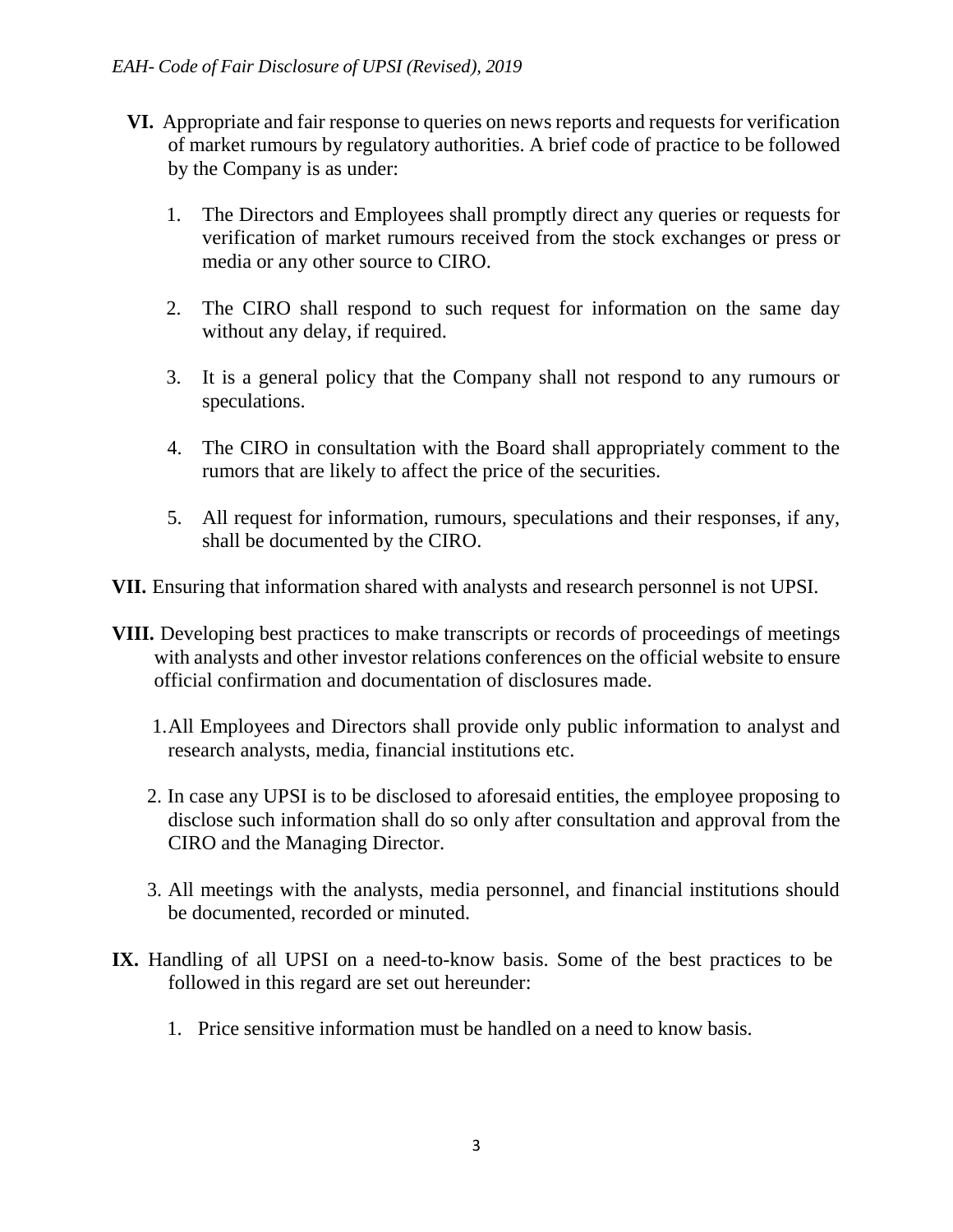- 2. Such information should be disclosed only to those within the Company who need the information to discharge their duty and whose possession of such information will not give rise to any conflict of interest.
- 3. Any UPSI selectively disclosed to any person must be pursuant to consultation and approval from the Board of the Company. The recipient of such information should be appropriately informed of the Code of Conduct and Code of Fair Disclosure.
- 4. CIRO and Board shall make sure while dealing with third parties that confidentiality agreements or non-disclosure agreements shall be entered into wherever necessary to keep the information confidential.

### **X. Process of Public disclosure**

- 1. The Company shall always comply with all applicable laws and regulations regarding the timely disclosure of UPSI. In order to ascertain whether the information is price sensitive or not, the Company shall take guidance from SEBI Regulations, Accounting Standards, Companies Act, 2013 including, SEBI (Prohibition of Insider Trading) Regulations, 2015, Securities and Exchange Board of India (Substantial Acquisition of shares and Takeovers) Regulations, 2011.
- 2. Once unpublished price sensitive information is ascertained and determined, the Compliance Officer in consultation with the Board or the Chairman of the Company shall take all actions for full and fair disclosure of such information on a uniform basis.
- 3. The principle method for publicly disclosing UPSI will be news release. The Company shall use a news service that provides simultaneous distribution to widespread news services, financial media and relevant stock exchanges and regulatory bodies.
- 4. For disclosure of UPSI, a draft news release shall be formulated by the department or employee handling such UPSI in consultation with CIRO. The CIRO in consultation with the Board shall make sure that the news release is in compliance with all the applicable laws.
- 5. The CIRO shall validate all the facts in relation to the news release in order to ascertain that the news release clearly and effectively communicates the intended substance and meaning of the information to the public.